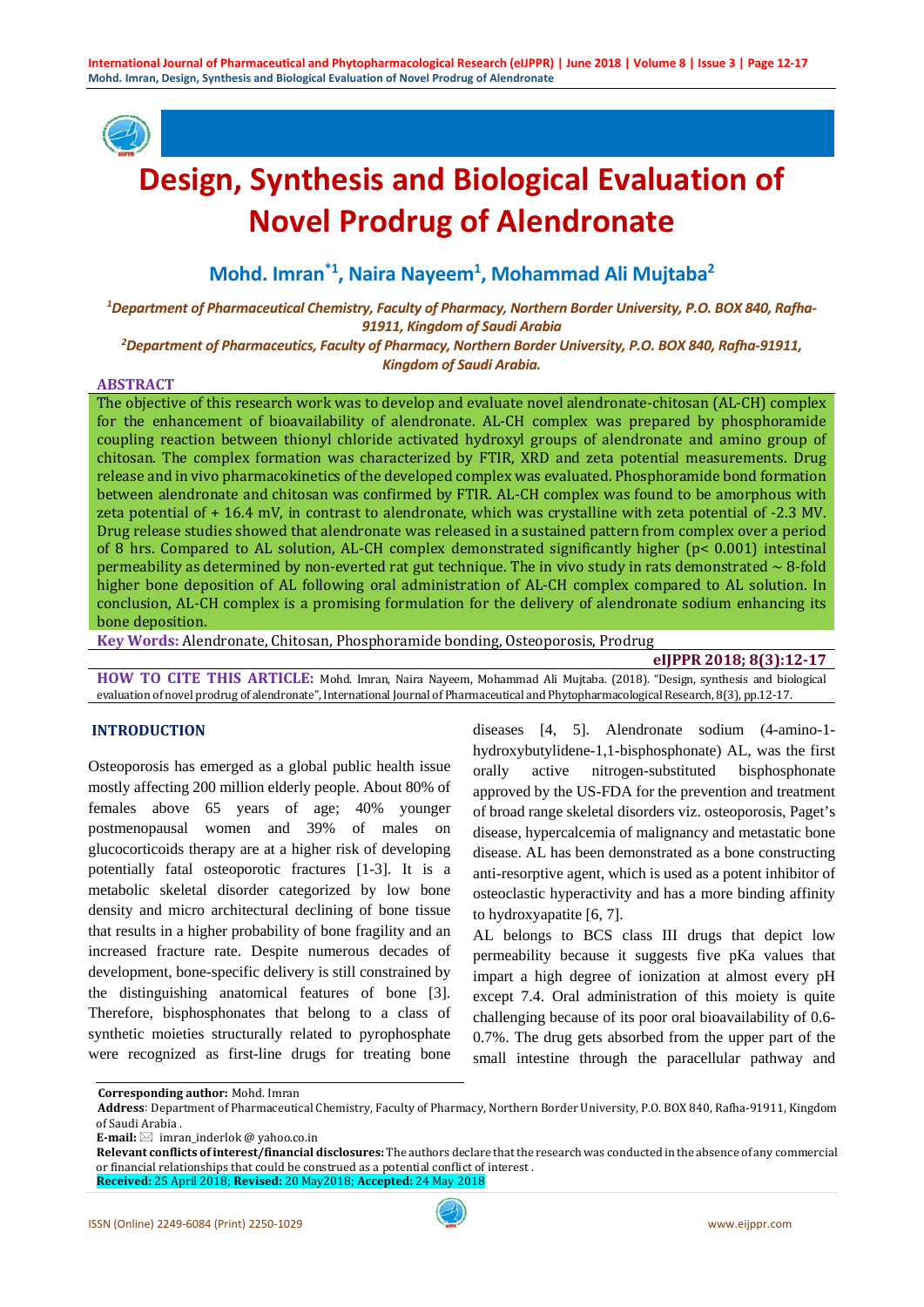ultimately reaches to the bone where it gets accumulated at active remodeling site and remains there for many years [8, 9]. Low systemic availability and unenviable gastric effects associated with AL pose a significant constraint to oral delivery of this drug. To overcome these issues, alternative approaches have been explored that include dry powder inhalers; mucoahesive liposomes; enteric coated nano-liposomes; and solid lipid nano-particles [10-13]. In the present studies, we have explored the possibility of developing polymeric complexes of AL called as a prodrug approach to improve its oral bioavailability. The prodrug approach has attracted considerable attention due to its particular therapeutic properties, such as prolonged halflife and enhanced bioavailability. Hence, it could serve as an effective tool to overcome the drawbacks associated with oral delivery of AL. Chitosan (CH), a cationic polysaccharide, was selected for the conjugation purpose in the current project because of its biocompatibility, biodegradability, and non-irritability upon oral administration [14, 15]. Thus, the aim of current research is to develop chitosan based polymeric complexes of AL for its bioavailability enhancement.

# **MATERIALS AND METHODS**

# **Materials**

Alendronate Sodium (AL) was kindly supplied by (Saja Pharmaceuticals Co. Ltd., Jeddah, Saudi Arabia). Chitosan (ChitoClear<sup>TM</sup>, degree of deacetylation 96%, viscosity 15cps) was purchased from Primex ehf (Siglufjordur, Iceland). Thionyl chloride was purchased from Sigma (India). All of the other utilized chemicals were of analytical reagent grade.

# **Preparation of AL-CHcomplex**

AL-CH complex was efficiently synthesized through amide coupling reaction [16]. Briefly, 5% w/v solution of alendronate in benzene was refluxed for one hour with thionyl chloride (1 ml) and the reaction mixture was evaporated to dryness. To the activated alendronate, 2% solution of chitosan in acidified aqueous solution (10 ml) was added and refluxed for two hours. Further, to this reaction mixture 10 ml of 5% NaOH aqueous solution was added and precipitates thus obtained was filtered off and washed. The formation of complex was confirmed by FT-IR analysis, XRD and zeta potential measurements.

# **Characterizationof AL-CH complex**

**FT-IR analysis**

The chemical structure of the AL-CH complex was characterized using FT-IR spectroscopy in order to identify the linkage generated between AL and CH. Briefly, AL, CH and AL-CH complexwere separately mixed with KBr (1:1) and converted into a pellet. Each pellet was scanned

between 4000 to 500 wavelength ranges (cm<sup>-1</sup>) and compared with standard peaks of drug and polymer.

# **X-ray diffraction (XRD)**

The formation of the complex between AL and CH was characterized by XRD. Physical state of AL, CH and AL-CH complex were resolved by X-ray diffractometer with a scanning speed of 3 min<sup>-1</sup>, in a parallel setup including Nifiltered Cu-Kα radiation over a range of 2θ from  $5^{\circ}$  to  $60^{\circ}$ with the scattering angle of  $q = 4\pi \sin{\theta}/\lambda$ , where  $\lambda$  is X-ray wavelength.

# **Zeta potential**

The formation of a complex between AL and CH was further characterized by zeta potential changes. Zeta potential measurements were done with a disposable capillary cell with a volume of 1 mL using Zetasizer Nano ZS (Malvern Instruments, Malvern, UK). Each analysis was performed in triplicate.

# **Drug release**

Invitro release studies were performed on AL (70 mg), marketed formulation of AL (FOSAVANCE®, 70 mg) and AL-CH complex equivalent to 70 mg of AL using500 mL of 0.1 N HCl (pH 1.2). Release medium was stirred with the help of magnetic stirrer at 150 rpm. Samples were withdrawn at predetermined time intervals (0.25, 0.5, 1, 2, 4, 8, 10, 12 h) with replacement with fresh medium. Concentration of AL was determined by UV-visible spectrophotometry method.

# **Intestinal permeation by gut sac method**

Male Wistar rats, weighing  $200 \pm 20$  g, were used for this study. The animals were kept under standard laboratory conditions (temperature  $25 \pm 2$ °C, relative humidity 55  $\pm$ 5%) and were housed in polypropylene cages with free access to standard laboratory diet. Permeation study was carried out as reported with slight modifications. Animals were kept without food for 12 h, but water was allowed ad libitum before experimentation. Animals were sacrificed by cervical dislocation under excessive ether anesthesia. Ileum was taken out, washed with saline and one end of the segment was ligated with thread, while the other end was mounted on a port of an in house developed assembly to conduct the study. Sac of each segment was either filled with 1.0 ml of AL solution (1 mg/mL) or AL-CH complex suspension (equivalent to 1 mg of AL), incubated preoxygenated and pre-warmed ( $37 \pm 0.5$ °C) Tyrode's buffer (10 mL). Sample (0.5 mL) was collected at different time intervals 15, 30, 60, 90, 120 and 240 min and replenished with the same volume of fresh Tyrode's buffer solution. All the samples were analyzed by HPLC.

# **In vivo Bone deposition**

After an overnight fast, rats  $(N = 6)$  received per oral (PO) dose of AL solution (4 mg/kg) and AL-CH complex suspension (equivalent to 10 mg/kg of AL). The PO solutions and suspensions were prepared with saline and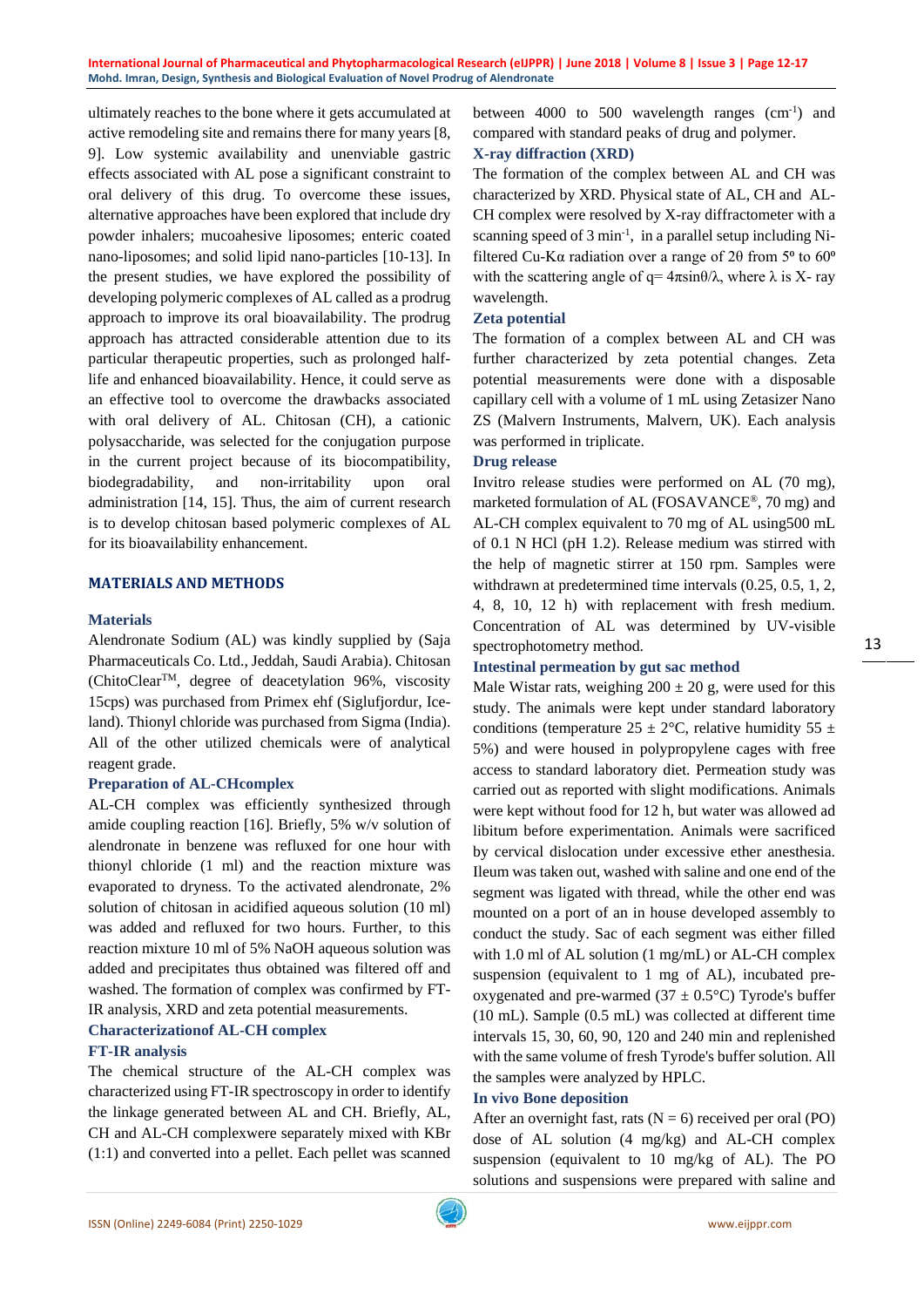**International Journal of Pharmaceutical and Phytopharmacological Research (eIJPPR) | June 2018 | Volume 8 | Issue 3 | Page 12-17 Mohd. Imran, Design, Synthesis and Biological Evaluation of Novel Prodrug of Alendronate**

the administered volume was 1.0 ml. Twenty-four hours later, the animals were euthanatized by overexposure to ether, and the femur and tibia boneswere removed. Bones werethen carefully dipped in saline solution to extract the deposited AL and the concentration of AL was analyzed by HPLC method to determine extent of bone deposition. Data was expressed as mean  $\pm$  S.D and compared by applying paired t test using software GraphPad Instat 3 (USA). p< 0.05 was considered as the level of significance.

#### **HPLC Analysis**

HPLC method previously developed was used in the present study [17]. Chromatographic separations and subsequent quantifications were carried out at room temperature using reversed phase HPLC column. To each of the sample, sixty microliter of the o-phthalaldehyde reagent in the presence of sodium sulfite was added and the volume was made up to 1.0 ml using 0.05 M NaOH. Fifty microliter of each solution was injected into the HPLC system and chromatograms were monitored by a PDA detector at a wavelength of 333 nm. An isocratic elution system was employed with a mobile phase consisting of a mixture of phosphate buffer pH 9.6: acetonitrile (80:20) containing 3.0 % tetrabutylammoniumperchlorate at a flow rate of 1.0 ml/min.

#### **RESULTS AND DISCUSSION**

#### **Preparation of AL-CH complex**

AL is an anionic drug consisting of phosphonate groups having free hydroxyl (OH) groups. CH is a cationic water soluble macromolecule with active amine-functional groups. The complex between AL and CH was attempted in order to suppress charge on AL and it is well known that chitosan also acts as a penetration enhancer thus complex between alendronate and chitosan might increase the bioavailability of alendronate [14, 15]. The complex between AL and CH was formed by first converting free hydroxyl groups of AL to corresponding halogen on treatment with thionyl chloride through a substitution reaction - specifically, an SN2 mechanism. The corresponding halogen groups are readily available for reaction with amine groups of chitosan. The CH was thus covalently attached to AL through phosphoramide linkage that is known to be cleaved under physiological conditions. The byproducts of the reaction, i.e. HCl and sulfur dioxide are easily separated as they exist as gases and are bubbled away. The schematic representation of complex formation is depicted in Fig. 1.



**Fig. 1. The schematic representation of complex formation**

#### **FT-IR analysis**

To confirm the complexation between AL and CH, FT-IR analysis has been conducted (Fig. 2).



# **Fig. 2. FT-IR analysis of AL-CH complex (A), Chitosan (B), and Alendronate (C)**

FTIR spectra of AL-CH complex shows the following changes which confirms the formation of phosphoramide linkage between AL and CH.

- (a) P-O stretching peaks at  $823.46$  cm<sup>-1</sup> and  $746.32$  $cm<sup>-1</sup>$  which were present in AL spectra (Fig. 2C) were absent in the spectra of AL-CH complex (Fig. 2A).
- (b) O-H stretching peak at  $3542.72 \text{ cm}^{-1}$  (Fig. 2C) was absent in the spectra of AL-CH complex (Fig. 2A).
- (c) Slight decrease in intensity of P=O stretching peak from 1178.29 cm<sup>-1</sup> to 1064.51 cm<sup>-1</sup> was observed (Fig. 2A).
- (d) Appearance of sharp peak at 2362.37 cm-1 , which corresponds to phosphine group (P-H stretching) (Fig. 2A).
- (e) The appearance of C-H stretching at 2923.56 cm-<sup>1</sup> in spectrum indicates complexation of chitosan with AL (Fig. 2a).

**XRD**

XRD studies were conducted in order to predict the atomic orientation and phase determination of pure AL and AL-CH complex.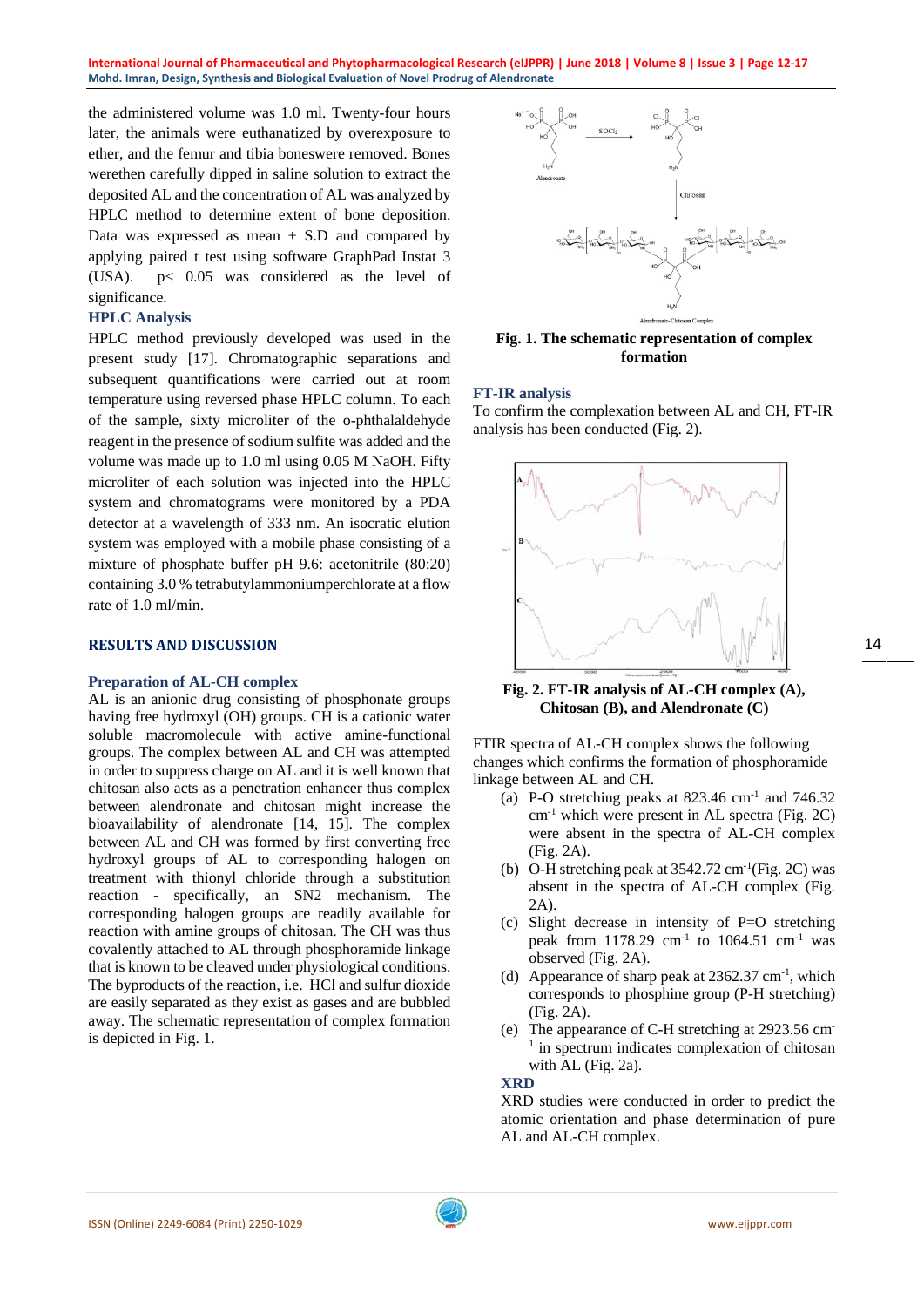

**Fig. 3. The XRD of Alendronate (A) and the AL-CH complex (B)**

Numerous high intensity visible peaks were recorded from 10º to 60º at a diffraction angle of 2θ, which correspond to the crystalline behavior of AL (Fig. 3A), whereas the diffraction pattern of prepared AL-CH complex exhibited a reduction in both the number and intensity of peaks (Fig. 4B). New low intensity peaks were observed at 30.5º and 38.1º while the rest of all other intense peaks were disappeared (Fig. 3B). The disappearance of Bragg's peaks in the diffraction pattern of AL-CHcomplex is suggestive of decrease in crystallinity due to lattice distortion upon attachment of CH to AL.

# **Zeta Potential**

Alendronate has five pKa values (0.8, 2.2, 6.3, 10.9 and 12.2 of the protonized amino group) with a negative zeta potential of -2.3 mV at physiological pH (Fig. 4A). The zeta potential of CH was highly positive with a value of +26.2 mV owing to the presence of cationic amino groups (Fig. 4B). The zeta potential values of prepared AL-CH complex was found to be  $+16.4$  mV indication charge suppression owing to complex formation (Fig. 4C).



**Fig. 4. The zeta potential of Alendronate (A), Chitosan (B), and AL-CH complex (C)** 

# **Drug content and Invitro release**

The content of AL in the complex was evaluated by HPLC method previously reported for alendronate. The content of AL in complex was found to be  $27.6 \pm 1.5$ %. To check the release of the AL from complex and to determine release behavior, drug release studies were conducted in 0.1 N HCl (pH 1.2) for 2 h and phosphate buffer pH 7.4 for 8 h. Comparisons were done using pure AL and marketed formulation Fosamax (Fig. 5).



**Fig. 5. HPLC determination of the content of AL in the complex**

After 2 h in 0.1 N HCl around 6% of AL was released from AL-CH complex compared to more than 75% for both pure AL and Fosamax (Fig. 5A). Comparison of dissolution profile in pH 7.4 phosphate buffer showed that 100% AL was release from pure AL and Fosamax within 45 minutes (Fig. 5B). In comparison to this 94% of AL was released from complex at 8 h time point (Fig. 5B). The results indicated that AL is released from the complex under physiological conditions. Further, AL-CH complex resulted in the sustained drug release. In order to determine the apparent rate constant of AL release, the dissolution profiles were fitted to various release models, (Fig. 6) and from the correlation coefficient it was found that AL-CH complex exhibited a Higuchi model  $(r^2 = 0.995)$  and Korsemeyer-Peppas release patterns  $(r^2 = 0.957, n =$ 0.647), respectively.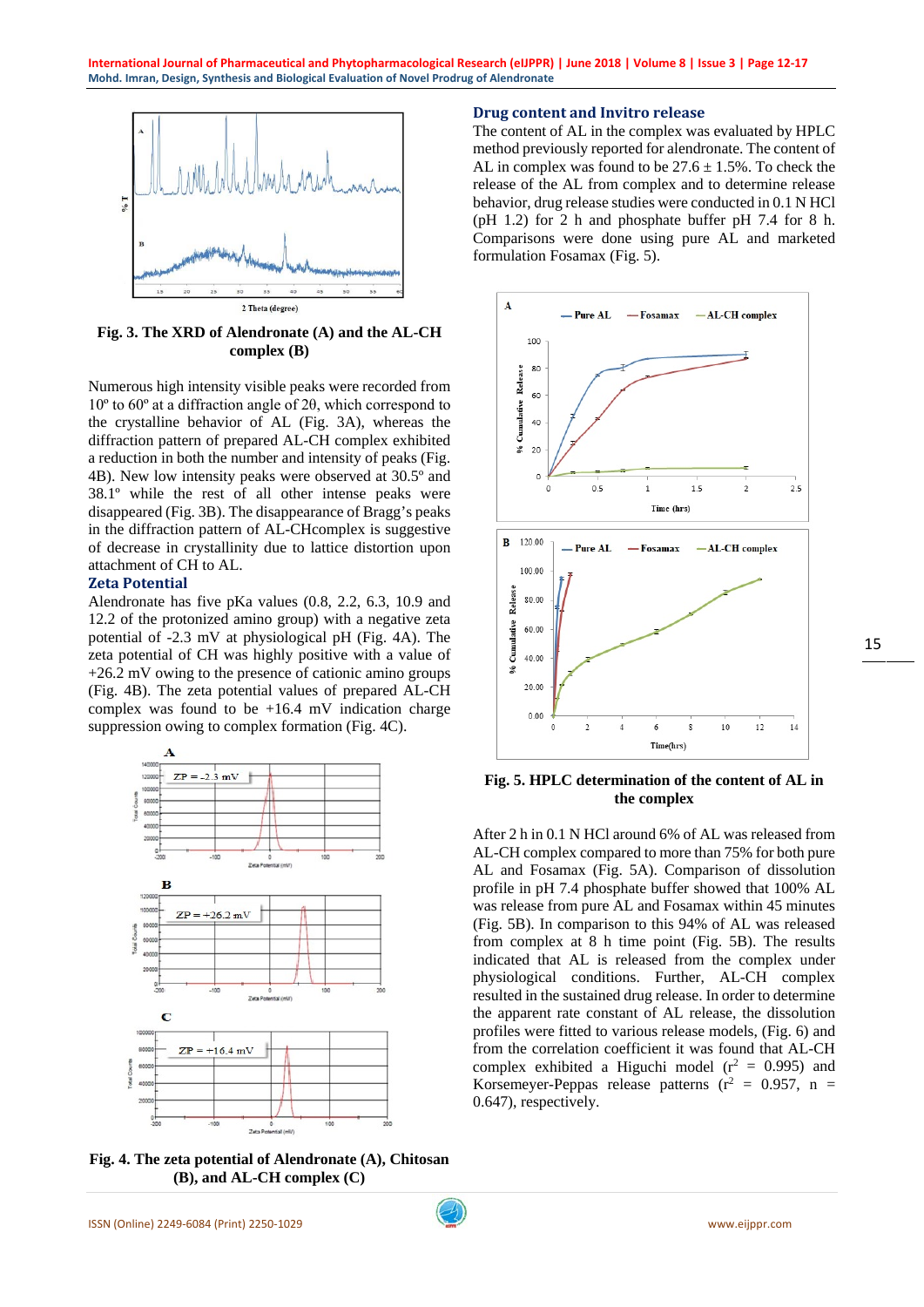

**Fig. 6. Release kinetic of Alendronate**

# **Intestinal permeation by gut sac method**

CH is well known oral permeation enhancer [14, 15]. To evaluate the effect of CH on AL permeation, we carried out intestinal permeation by ex vivo gut sac method. In the present study, non-everted intestinal sac method was adopted for the assessment of permeability of AL-CH complex. Ruan et al. reported the applicability of noneverted rat intestinal sac method and revealed a good relationship between the permeability of drugs and their corresponding human absorption data for 11 marketed compounds [18]. Permeation profile of AL-CH complex and AL solution across the rat ileum is shown in Table 1.

# **Table 1. Intestinal Permeability of AL from AL solution and AL-CH complex (n=3)**

| Time<br>(min) | Cumulative AL Permeability $(\mu g)$ |                                  |  |
|---------------|--------------------------------------|----------------------------------|--|
|               | AL solution<br>$(mean \pm sd)$       | AL-CH complex<br>$(mean \pm sd)$ |  |
| 15            | $0.0 + 0.0$                          | $18.9 \pm 1.2$ (1.89%)           |  |
| 30            | $0.0 \pm 0.0$                        | $45.0 \pm 3.4$ (4.50%)           |  |
| 60            | $0.0 + 0.0$                          | $80.8 \pm 6.9$ (8.08%)           |  |
| 90            | $0.0 + 0.0$                          | $91.7 \pm 5.5$ (9.17%)           |  |
| 120           | $0.0 \pm 0.0$                        | $98.3 \pm 8.7 (9.83\%)$          |  |
| 240           | $0.0 \pm 0.0$                        | $120.5 \pm 8.4$ (12.5%)          |  |

The result showed that AL was not permeated through rat ileum from solution formulation. In contrast, AL significantly higher  $(p< 0.001)$  AL permeation was observed when it was complexed with CH. The molecular weight of alendronate is 249 grams/mole and its octanol/buffer partition coefficient is 0.0017 independent of pH, all properties indicating a large, hydrophilic drug preventing both transcellular and paracellular absorption [7-9]. Additionally, the brush-border membrane is negatively charged and will often repel the negatively charged phosphate groups on the alendronate from the epithelium and tight junctions. However, enhanced permeation as observed for AL-CH complex could possibly be due to (1) suppression of charge of AL due to complexation with CH, and (2) ability of CH to improve permeation through the opening of tight junctions [15]. The results showed that AL-CH complex improves AL permeation and thus would result in bioavailability enhancement.

# **In vivo Bone Deposition**

It is well known that following oral administration the concentration of alendronate in plasma is too low for accurate measurement, impeding the use of plasma concentrations in assessing oral absorption. Further, alendronate redistributed extensively from non-calcified tissues to the bone, thus absorption can be estimated by measuring the amount of AL deposited in bone. Assuming linear kinetics of bone uptake, any change in the concentration of alendronate in the bones should reflect a change in absorption. The concentrations of alendronate in bones after POadministration of AL solution and AL-CH complex are shown in Table II.

| Table 2. Concentration of Alendronate in bone of rat |
|------------------------------------------------------|
| after oral administration of AL solution and AL-CH   |
| complex                                              |

|                 | COMPICA                                      |                  |
|-----------------|----------------------------------------------|------------------|
| Rats            | In vivo bone deposition of AL<br>$(\mu g/g)$ |                  |
|                 | AL solution                                  | AL-CH complex    |
| 1               | 0.16                                         | 1.55             |
| $\overline{c}$  | 0.19                                         | 0.87             |
| 3               | 0.20                                         | 1.38             |
| 4               | 0.11                                         | 1.45             |
| 5               | 0.09                                         | 1.26             |
| 6               | 0.23                                         | 1.18             |
| Mean $\pm$ s.d. | $0.16 \pm 0.054$                             | $1.28 \pm 0.241$ |

The concentrations of AL in the bones were significantly higher for the AL-CH complex group( $1.28 \pm 0.241 \mu$ g/g) compared to AL solution group  $(0.16 \pm 0.054 \text{ µg/g})$ indicating nearly 8-fold higher bone deposition.

# **CONCLUSIONS**

In the present work, we synthesized AL-CH complex, and reported the physicochemical characteristics and pharmacokinetics of the new prodrug complex. AL-CH complex showed prolonged release of AL and 9-fold higher oral bioavailability as compared to AL solution in a rat model. Taken together, CH-based complexes may be used as a promising oral delivery platform for highly ionizable and poorly permeable drugs. We are currently